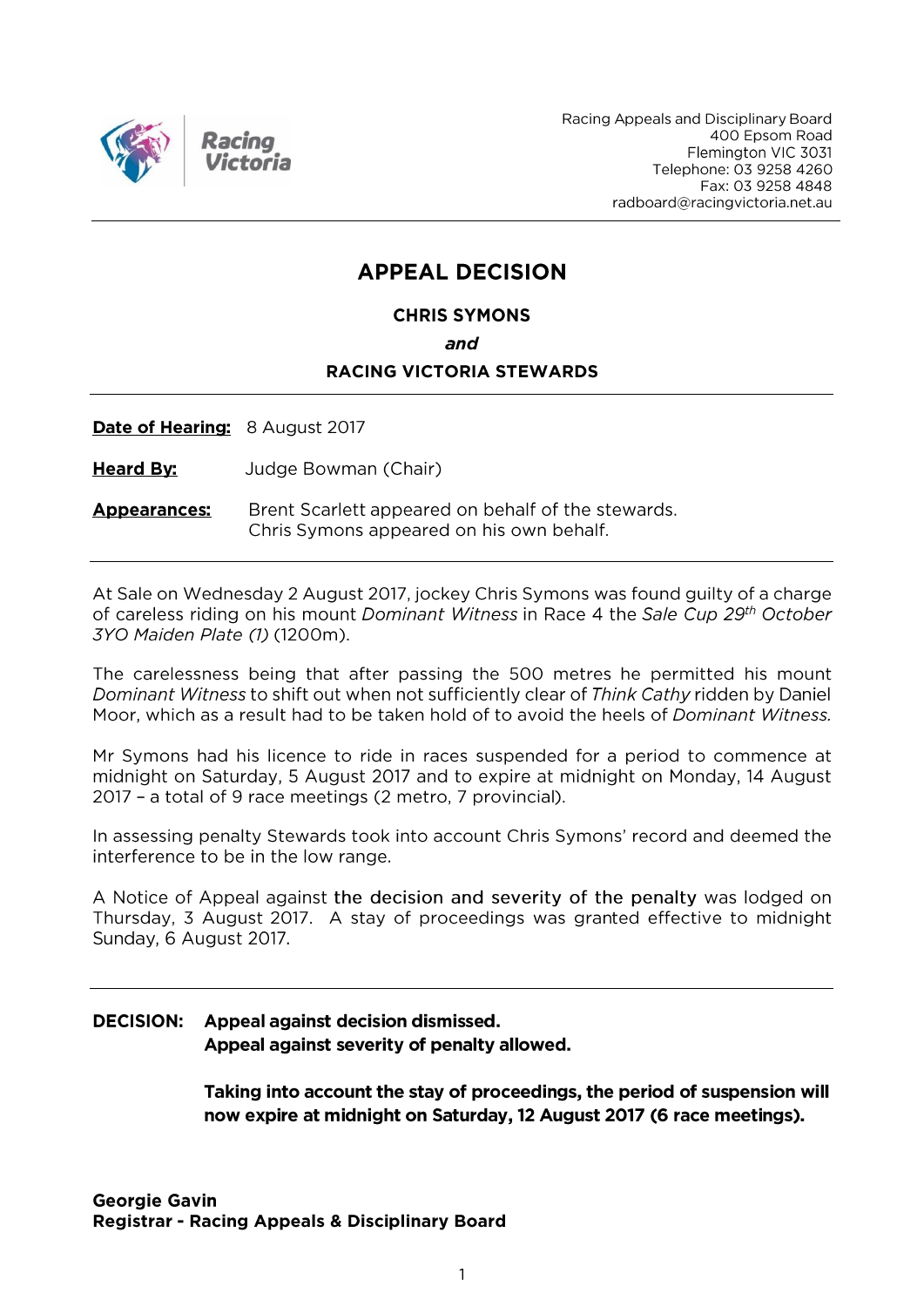# **TRANSCRIPT OF PROCEEDINGS**

### **RACING APPEALS AND DISCIPLINARY BOARD**

\_\_\_\_\_\_\_\_\_\_\_\_\_\_\_\_\_\_\_\_\_\_\_\_\_\_\_\_\_\_\_\_\_\_\_\_\_\_\_\_\_\_\_\_\_\_\_\_\_\_\_\_\_\_\_\_\_\_\_\_\_\_\_

#### **HIS HONOUR JUDGE J. BOWMAN, Chairman**

#### **EXTRACT OF PROCEEDINGS**

**DECISION**

#### **CHRIS SYMONS**

**and** 

#### **RACING VICTORIA STEWARDS**

#### **RACING VICTORIA CENTRE, FLEMINGTON**

#### **TUESDAY, 8 AUGUST 2017**

MR C. SYMONS appeared on his own behalf

MR B. SCARLETT appeared on behalf of the RVL Stewards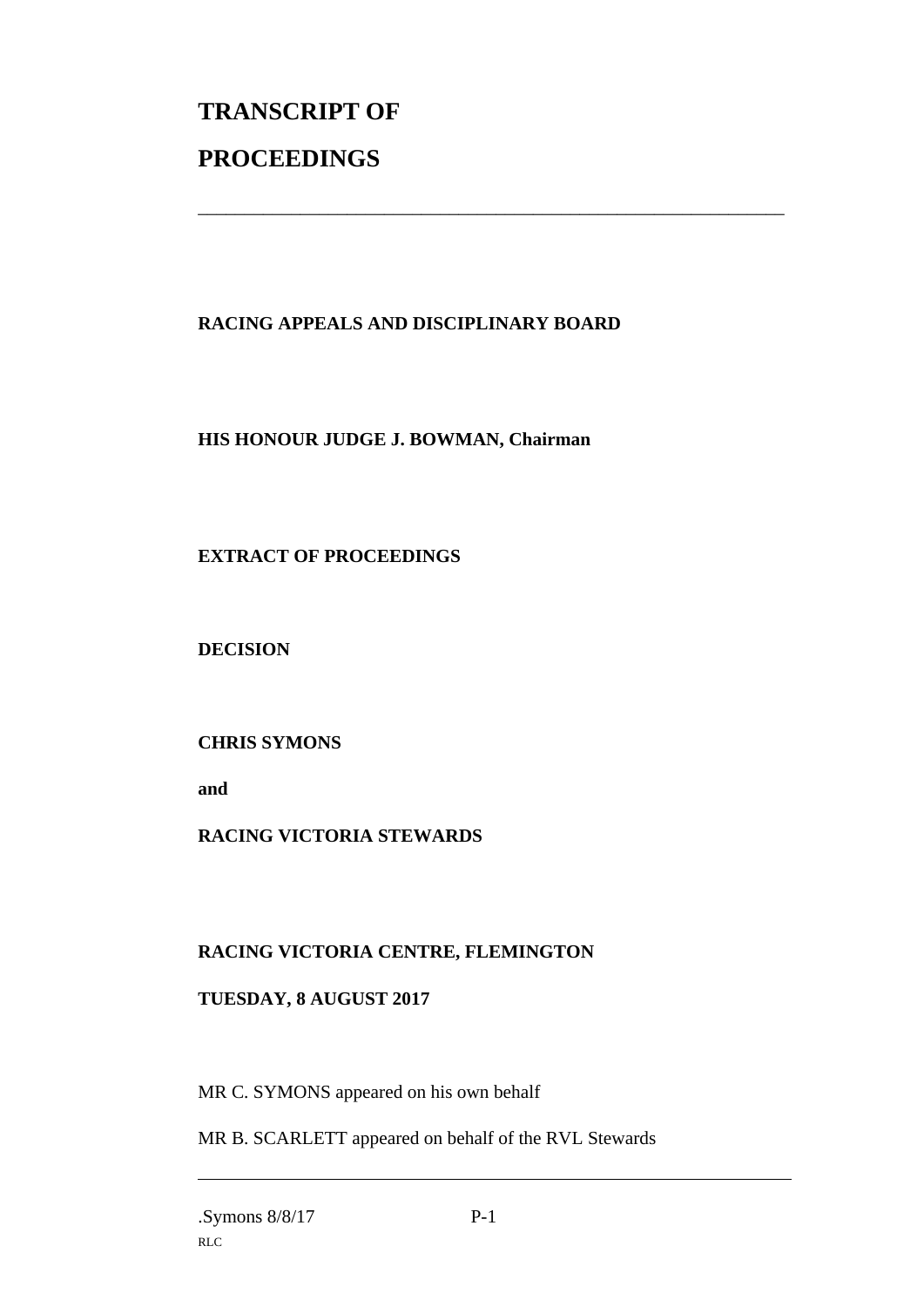CHAIRMAN: Mr Chris Symons, you have pleaded not guilty to a charge of careless riding, in that in race 4 at Sale on 2 August last, the race being a maiden over 1200 metres, after passing the 500-metre mark, you permitted your mount, Dominant Witness, to shift out when not sufficiently clear of Think Cathy, ridden by Daniel Moor, which then had to be taken hold of to avoid the heels of your horse.

The Stewards found the charge of careless riding proved and imposed a penalty of a period of suspension of nine meetings. You are appealing against that decision and against the severity of the penalty.

I have viewed the video footage of it more than once. The central issues are whether you moved out from our position, causing Daniel Moor to take hold of his mount or whether Daniel Moor in fact took hold because he anticipated that you might be going to move outwards and where another runner, The Sword, ridden by Arron Lynch, which was further out, in fact hung or moved in on Moor's mount, causing Moor to take hold.

I agree that the video is not perfect, being largely side-on. However, I am of the view that when that passage of the race is viewed as a whole, you did move outwards off your line when not sufficiently clear of Daniel Moor's mount and this caused him to take hold. That you did make an outward movement is quite clear as you ultimately ended up effectively to Moor's outside and, whilst the vision is not perfect, I am satisfied that it was the commencement of that outward movement that caused Moor to take hold when you moved into his